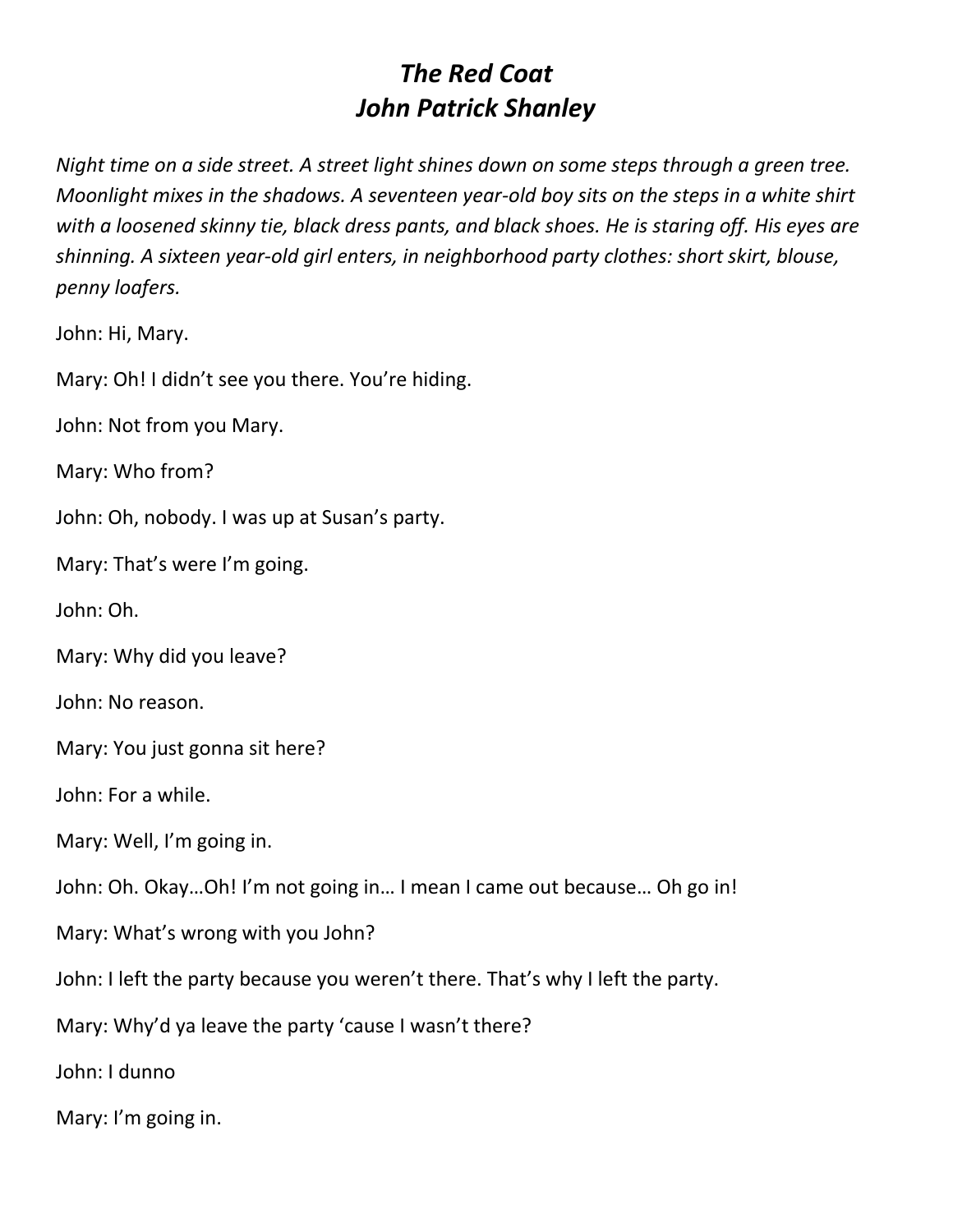John: I left the party 'cause I felt like everything I wanted was outside the party… out here. There's a breeze out here, and the moon… look at the way the moon is… and I knew you were outside somewhere, too! So I came out and sat on the steps here and I thought that maybe you'd come and I would be here… outside the party, on the steps, in the moonlight… and those other people… the ones at the party… wouldn't be here… but the night would be here… and you and me would be talking on the steps in the night in the moonlight and I could tell you…

Mary: Tell me what?

John: How I feel!

Mary: How do you feel about what?

John: I don't know. I was looking out the window at the party… and I drank some wine… and I was looking out the window at the moon and I thought of you… and I could feel my heart… breaking.

Mary: John…

John: I felt that that wine and the moon and your face all pushing in my heart and I left the party and I came out here.

Mary: Your eyes are all shiny.

John: I know. And I came out here looking for the moon and I saw that street light shinning down through the leaves of that tree.

Mary: Hey yeah! It does look pretty.

John: It's beautiful. I didn't know a street light could be beautiful. I've always thought of them as being cold and blue, you know? But this one's yellow… and it comes down through the leaves and the leaves are so green! Mary, I love you!

Mary: Oh!

John: I shouldn't of said it. I shouldn't of said it.

Mary. No, no. That's all right.

John: My heart is breaking, You must think I'm stupid… but I can feel it breaking. I wish I could stop talking. I can't. I can't.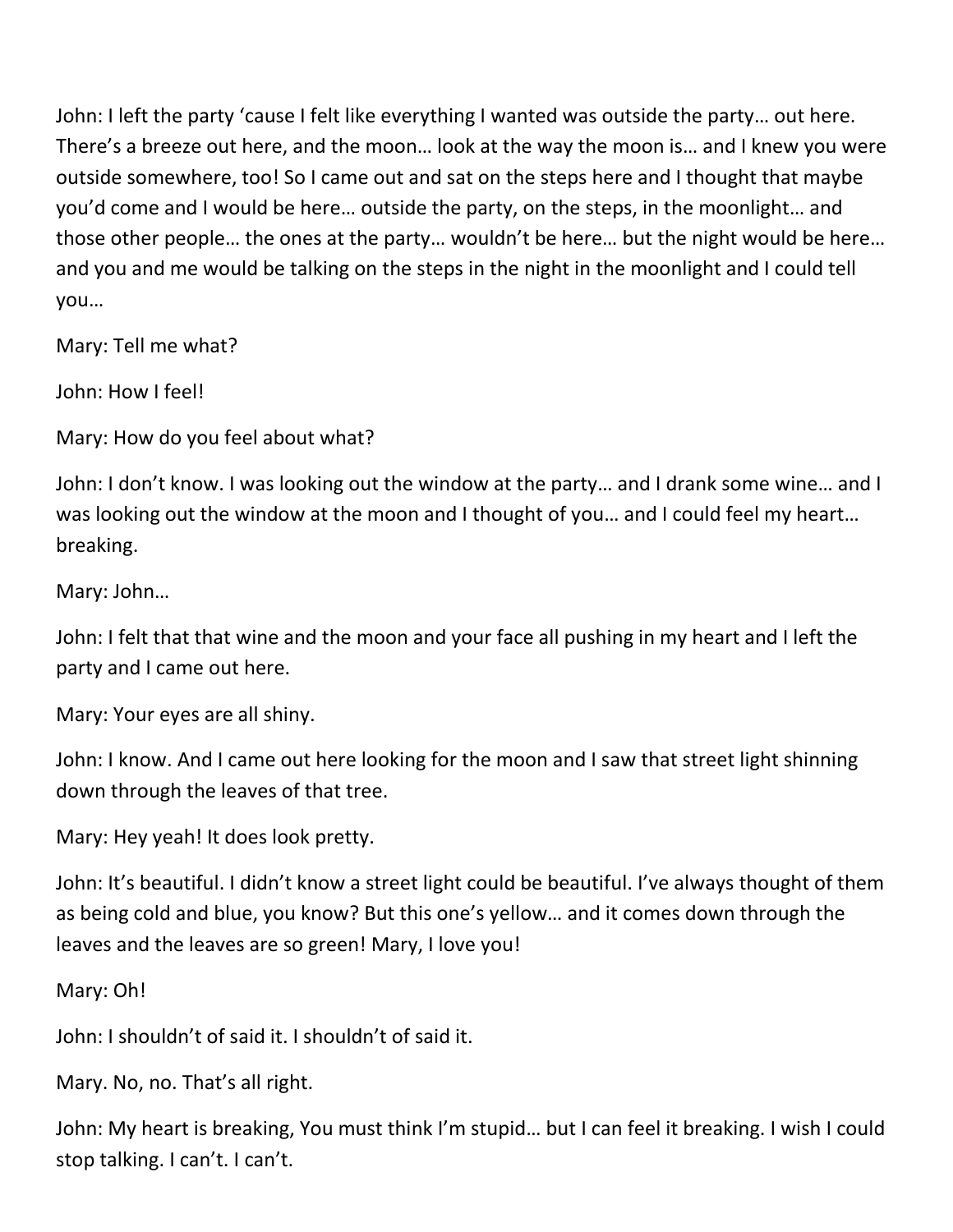Mary: I never heard you talking like this before.

John: That's 'cause this is outside the party and it's night and there's a moon up there… and a street light that's more beautiful than the sun! My God, the sidewalks beautiful. Those bits of shiny stuff in the concrete… look how they're sparkling up the light!

Mary: You're crying! You're crying over the sidewalk!

John: I love you Mary!

Mary: That's all right. But don't cry over the sidewalk. You're usually so quiet.

John: Okay. Okay. *(A Pause. Then John grabs Mary and kisses her.)*

Mary: Oh… you used your tongue. *(He kisses her again)* You… should we go into the party?

John: No.

Mary: I got all dressed… I tasted the wine on your… mouth. You were waiting for me out here? I wasn't even going to come. I don't like Susan much. I was going to stay home and watch a movie. What would you have done?

John: I don't know. *(Kisses her again. She kisses him back.)*

Mary: You go to St. Nicholas of Tolentine, don't you?

John: Yeah.

Mary: I see you on the platform on a hundred and forty-ninth street sometimes.

John: I see you, too! Sometimes I just let the trains go by until the last minute, hoping to see you.

Mary: Really?

John: Yeah.

Mary: I take a look around for you but I always get on my train. What would you have done if I hadn't come?

John: I don't know. Walked around. I walk around a lot.

Mary: Walk around where?

John: I walk around your block a lot. Sometimes I run into you.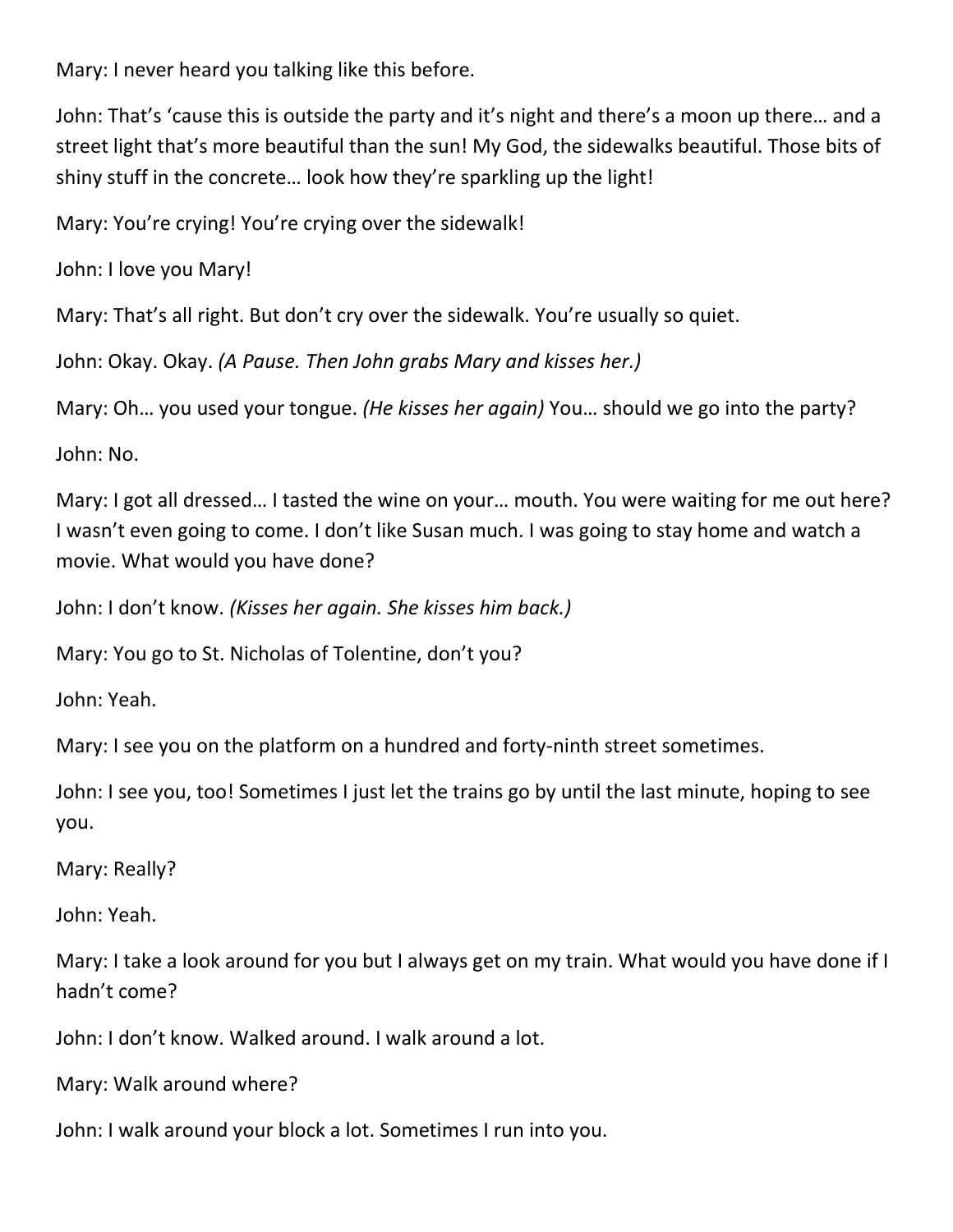Mary: You mean that was *planned*? Wow! I always thought you were coming from somewhere.

John: I love you, Mary. I can't believe I'm saying it… to you… out loud. I love you.

Mary: Kiss me again. *(They kiss.)*

John: I've loved you for a long time

Mary: How long?

John: Months. Remember that big snowball fight?

Mary: In the park?

John: Yeah. That's when it was. That's when I fell in love with you. You were wearing a red coat.

Mary: Oh, that coat! I've had that for ages and ages. I've had it since the sixth grade.

John: Really?

Mary: I have really special feelings for that coat. I feel like it's part of me… like it stands for something… my childhood… something like that.

John: You look nice in that coat. I think I sensed something about it … the coat… it's special to me, too. It's so good to be able to talk to you like this.

Mary: Yeah, this is nice. That's funny how you felt that about my coat. The red one. No one knows how I feel about that coat.

John: I think I do, Mary.

Mary: Do you? If you understood about my red coat… that red coat is like all the good things about when I was a kid… it's like I still have all the good kid things when I'm in that red coat… it's like being all grown up and having your childhood, too. You know what it's like? It's like being in one of those movies where you're safe, even when you're in an adventure. Do you know what I mean? Sometimes, in a movie the hero's doin' all this stuff that's dangerous, but you know, because the kind of movie it is, that he's not gonna get hurt. Bein' in that red coat is like that… like bein' safe in an adventure.

John: I do understand! I do!